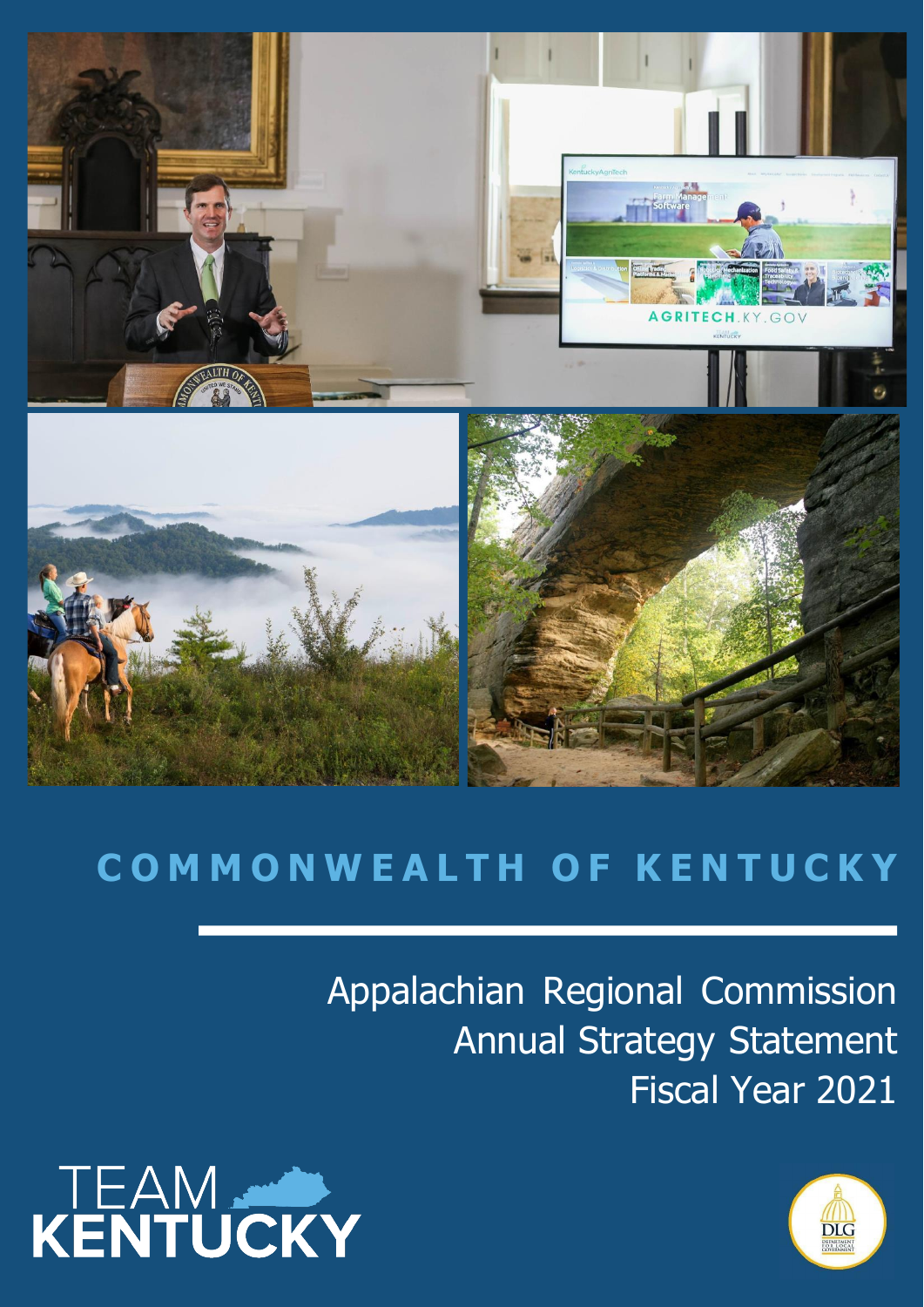## **Commonwealth of Kentucky ARC Annual Strategy Statement Fiscal Year 2021**

## **INTRODUCTION**

In accordance with Section 5.3 of the Appalachian Regional Commission (ARC) Code, this document serves as the Commonwealth of Kentucky's ARC Annual Strategy Statement for Fiscal Year 2021 (October 1, 2020 – September 30, 2021). The purpose of the strategy statement is to establish a process to set forth goals, objectives, priorities and policies for Kentucky's ARC counties. The 2021 strategy statement includes:

- 1. An overview of the primary economic challenges and opportunities in the region;
- 2. Targeted investment priorities for the program year;
- 3. Specific strategies for the state's distressed counties;
- 4. Review of the state's project solicitation, review and selection process; and
- 5. Describes the methods used to review proposals.

Governor Andy Beshear serves as Kentucky's ARC Commission member; Dennis Keene, Commissioner of the Department for Local Government serves as his alternate. The Kentucky Department for Local Government is responsible for the administration of the Kentucky ARC Program. The Appalachian region of Kentucky consists of 54 counties: Adair, Bath, Bell, Boyd, Breathitt, Carter, Casey, Clark, Clay, Clinton, Cumberland, Edmonson, Elliott, Estill, Fleming, Floyd, Garrard, Green, Greenup, Harlan, Hart, Jackson, Johnson, Knott, Knox, Laurel, Lawrence, Lee, Leslie, Letcher, Lewis, Lincoln, McCreary, Madison, Magoffin, Martin, Menifee, Metcalfe, Monroe, Montgomery, Morgan, Nicholas, Owsley, Perry, Pike, Powell, Pulaski, Robertson, Rockcastle, Rowan, Russell, Wayne, Whitley and Wolfe.

See map of County Economic Status in Appalachian Kentucky [here.](https://www.arc.gov/images/appregion/economic_statusFY2021/CountyEconomicStatusandDistressAreasFY2021Kentucky.pdf)

## **ECONOMIC CHALLENGES**

The number of Kentucky counties rated as *distressed* has not markedly improved since the inception of ARC in 1965. Only three (3) of the 54 ARC counties in Kentucky are reported as *in transition,* while 13 of 54 counties are listed as *at risk.* The remaining 38 counties are designated as *distressed.* No Kentucky ARC county is designated as *competitive* or *attainment.* The overall economic vitality of the region remains a serious concern, as Kentucky's number of distressed counties has not changed despite improvement in the Commonwealth's overall economic condition before COVID-19.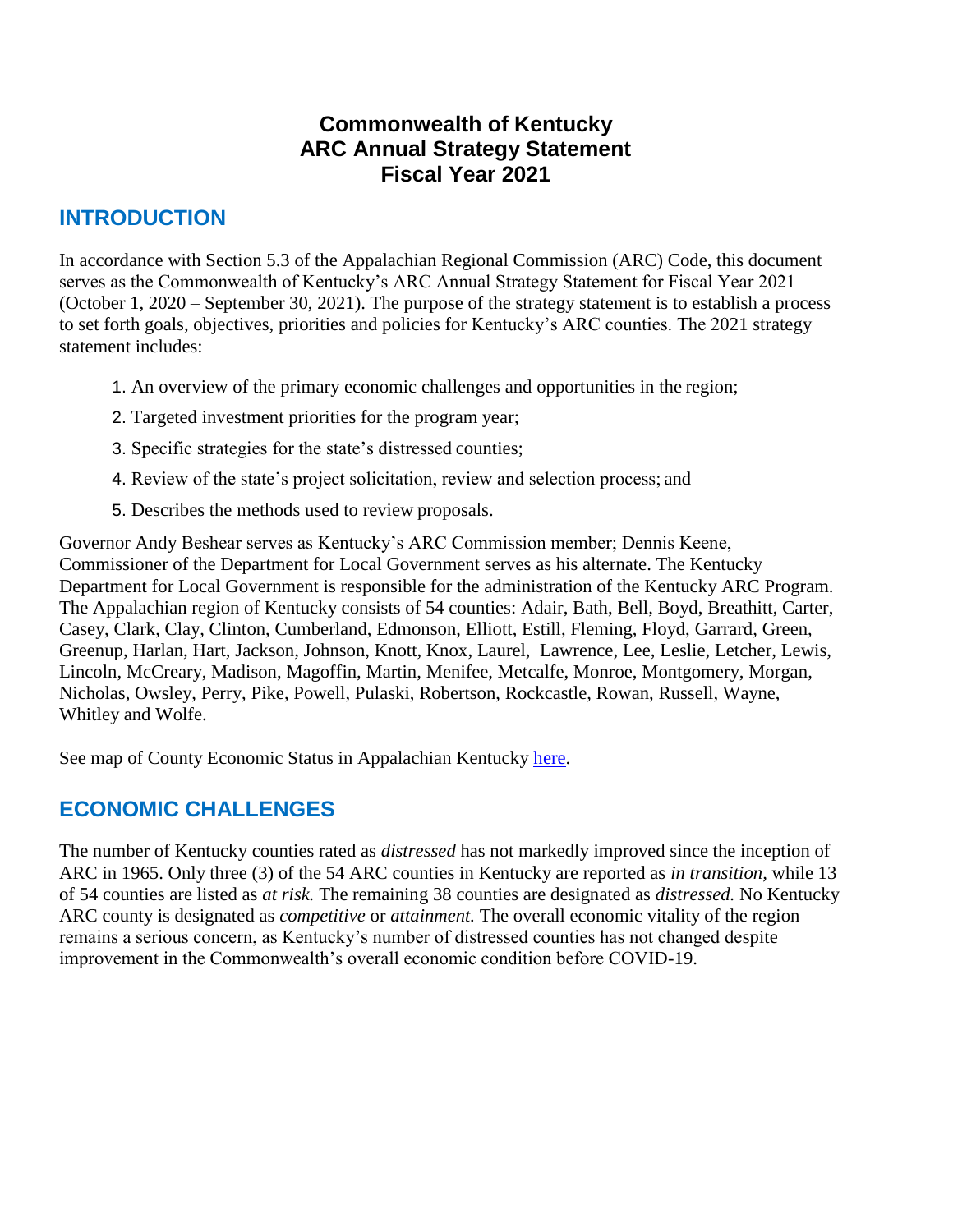**COVID-19 -** Because of COVID-19, Kentucky and every community around the globe face unprecedented challenges. With lost revenue, high unemployment and a new "normal" ARC funding is critical to thoughtfully invest in and rebuild our Appalachian communities while continuing to keep Kentuckians safe and healthy.

**Workforce Participation & Unemployment -** In 2018, Kentucky ranked 42<sup>nd</sup> in workforce participation and has consistently dropped nearly every year from 2000 to 2018. And many Kentuckians bills go up every month while wages remain stagnant. As unemployment and economic strain on our families rise during COID-19, workforce training and assistance are now more critical than ever. In Kentucky, we must create economic opportunity and good-paying jobs for every Kentucky family.

**Inadequate Infrastructure –** Governor Beshear believes every Kentuckian should have access to clean drinking water. Though Kentucky leads the nation in the availability of public water supply, in part due to significant investment of Appalachian Regional Commission funds, many Kentuckians still lack this fundamental resource. And despite the success of rural water and wastewater infrastructure, construction, difficult terrain, citizens' inability to pay rate increases and costly maintenance are still major issues. Assistance to water and wastewater utilities remains a priority to ensure reliable water and sewer access for every community.

Governor Beshear also believes the future is built on technology. Broadband access is crucial. Especially as we face COVID-19 and non-traditional instruction in our schools is on the rise. Reliable, accessible broadband is necessary to best educate our children. Beyond education, broadband is essential to recruit new businesses and investments in the region.

**Health Outcomes –** Governor Beshear believes health care is a basic human right and that every Kentucky family deserves to see a doctor and receive treatment when they are sick. With dismal health outcomes in our Appalachian counties, it is evident many are not receiving the health care they need. Currently, one in three Kentuckians struggles with obesity and Appalachian Kentuckians are more likely to develop COPD and diabetes than Kentuckians in non-Appalachian counties.

Additionally, the opioid epidemic has ravaged families in the region. While efforts have been made to curb addiction and offer assistance, Kentuckians need better access to health care, treatment and prevention resources when they are at their most vulnerable. Continued investment in our rural hospitals and health care infrastructure from ARC funds is critical to produce a ready workforce and provide every Kentucky family with the health care they desperately need and deserve.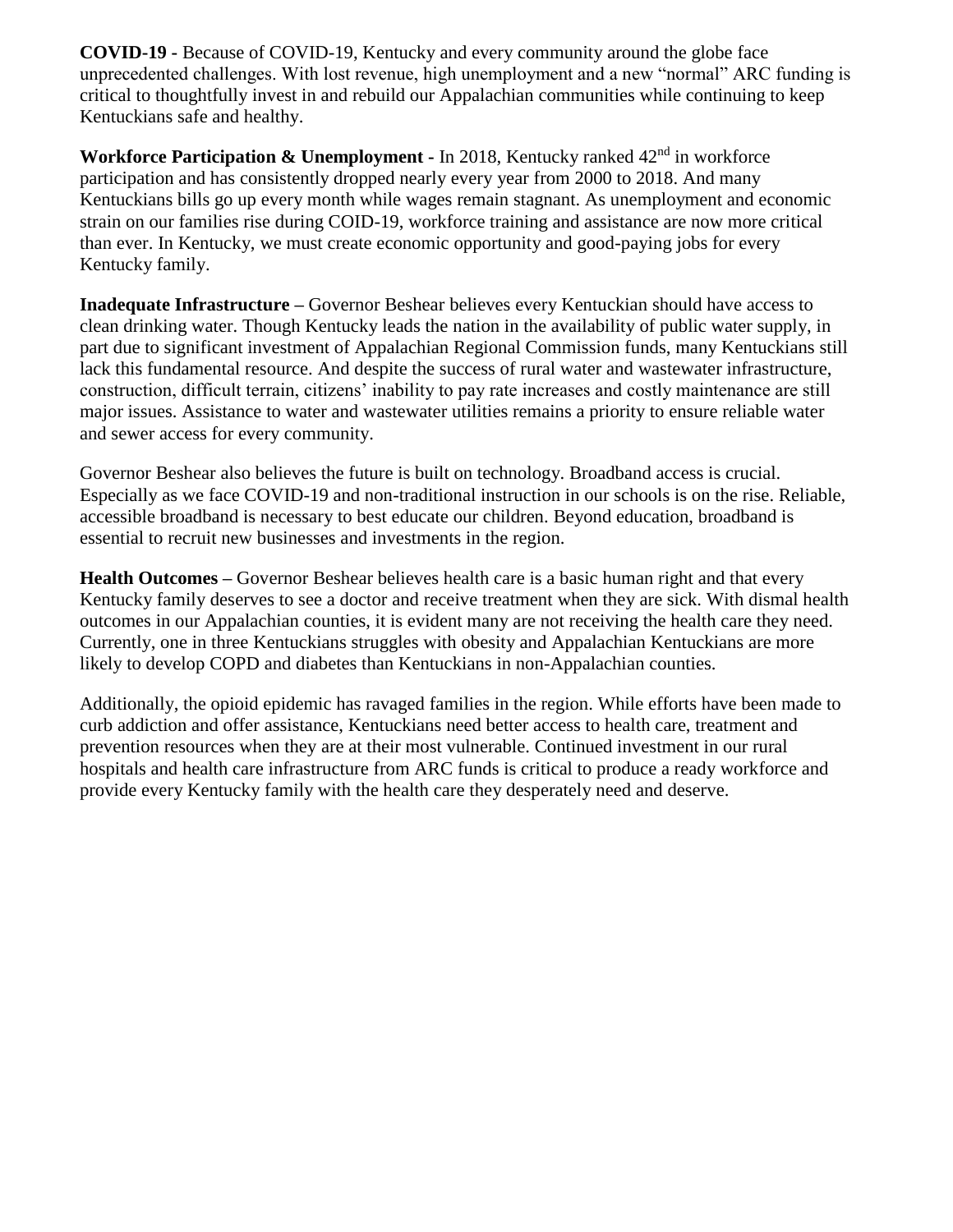## **ECONOMIC OPPORTUNITIES**

Governor Beshear will continue to expand existing industries and encourage the development of new ones. A prepared workforce and a focused investment strategy will help make this vision a reality.

**Industry Expansions –** Governor Beshear is committed to making Kentucky a hub of excellence for engineering and manufacturing in North America. In his first 75 days, he announced more than \$274 million in planned investments across Kentucky and the addition of 545 full-time jobs in advanced manufacturing, the food and beverage industry and software and IT services. These are not just numbers, they are opportunities for our hard-working families and a major area for economic opportunity in Kentucky's ARC counties.

Kentucky's manufacturing industry is strong with roughly 4,500 facilities, more than 260,000 employees and exports of Kentucky-made products totaling \$30.3 billion in 2019. Kentucky is the number one producer per capita of cars, light trucks and SUVs and Kentucky's aerospace industry has increased exports 107% in the last five years, showing great promise for further expansion.

Governor Beshear plans to use ARC funds to continue to expand our strong manufacturing industry, while using our strategic advantages to develop new industry in eastern Kentucky.

**Growing Tourism -** In 2018, 71.6 million visitors spent nearly \$7.6 billion in Kentucky. Visitor spending directly supported 4.4% of all jobs in Kentucky. In addition, Kentucky tourism has significantly increased over the past 10 years, accounting for \$11.2 billion in economic impact and 94,583 jobs in 2018. Kentucky is within one day's drive for over 70% of Americans, making it accessible as a tourist destination. The tourism industry continues to see growth in economic opportunity as natural beauty, trails, wildlife, music and culinary attractions have been universally recognized as Kentucky's cultural mainstays.

**Leadership & Entrepreneurship –** Governor Beshear is taking a fresh look at Kentucky's ARC strategies, focusing on achieving the greatest economic, social and cultural outcomes. The need for workforce readiness, infrastructure, and better health care are critical, but there is also a renewed emphasis on leadership and entrepreneurship. Fostering new leaders and inspiring new entrepreneurs, while assisting those already established, will move our state forward.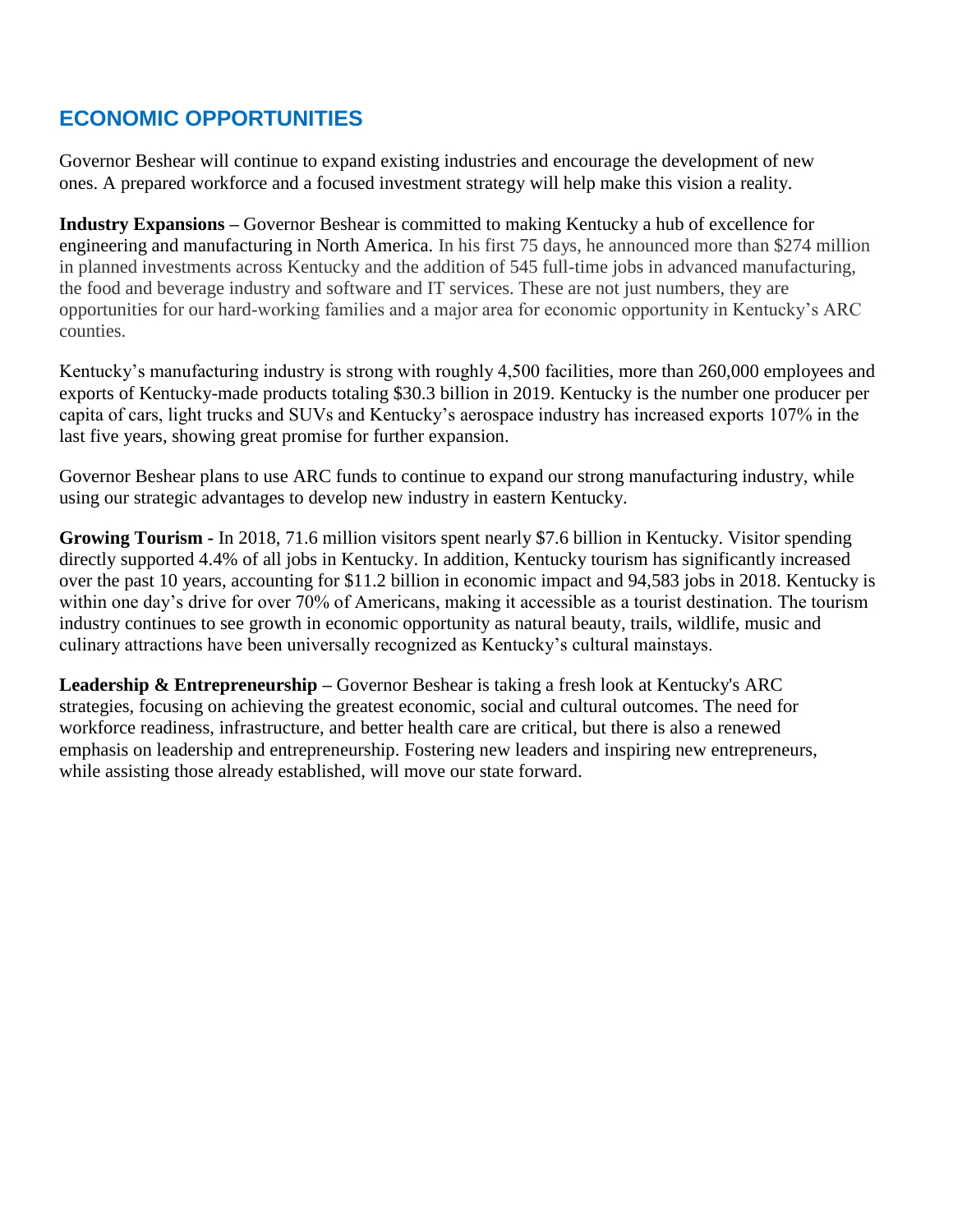## **TARGETED INVESTMENT PRIORITIES**

In FY 2021, Governor Beshear will continue to use available ARC funding to assist eastern Kentucky's Appalachian region in meeting targeted goals for (1) Economic Opportunities, (2) Ready Workforce, (3) Critical Infrastructure, (4) Natural and Cultural Assets, (5) Leadership and Community Capacity, (6) Health. These goals and priorities will specifically address significant gaps in necessary resourcing, education and infrastructure for maximum effect.

Goal 1: **Kentucky's Investment in Economic Opportunities** through entrepreneurial and business development strategies that include expansion of tourism, manufacturing and AgriTech in eastern Kentucky's ARC region.

Goal 2: **Kentucky's Investment in Ready Workforce** through education and technical training programs for workers in eastern Kentucky and improving health outcomes to ensure a healthy workforce.

Goal 3: **Kentucky's Investment in Infrastructure** through maintenance and expansion of eastern Kentucky's water and wastewater systems and broadband and telecommunication systems.

Goal 4: **Kentucky's Investment in Natural and Cultural Assets** by focusing on infrastructure assets for eastern Kentucky's mountain trail systems and value added tourism opportunities based upon Kentucky's natural assets, historical sites and heritage.

Goal 5: **Kentucky's Investment in Leadership and Community Capacity** by creating leadership development opportunities to spark entrepreneurship and cultivate dynamic young leaders to stay and invest in the region.

Goal 6: **Kentucky's Investment in Health** will include assisting the region in accessing quality health care and preventative programs that result in better health outcomes, as well as, supporting a healthy workforce. Kentucky will also continue to apply for Department of Defense Innovative Readiness Training (IRT) clinics in the Appalachian region with a goal of holding a clinic activity in each of the distressed counties.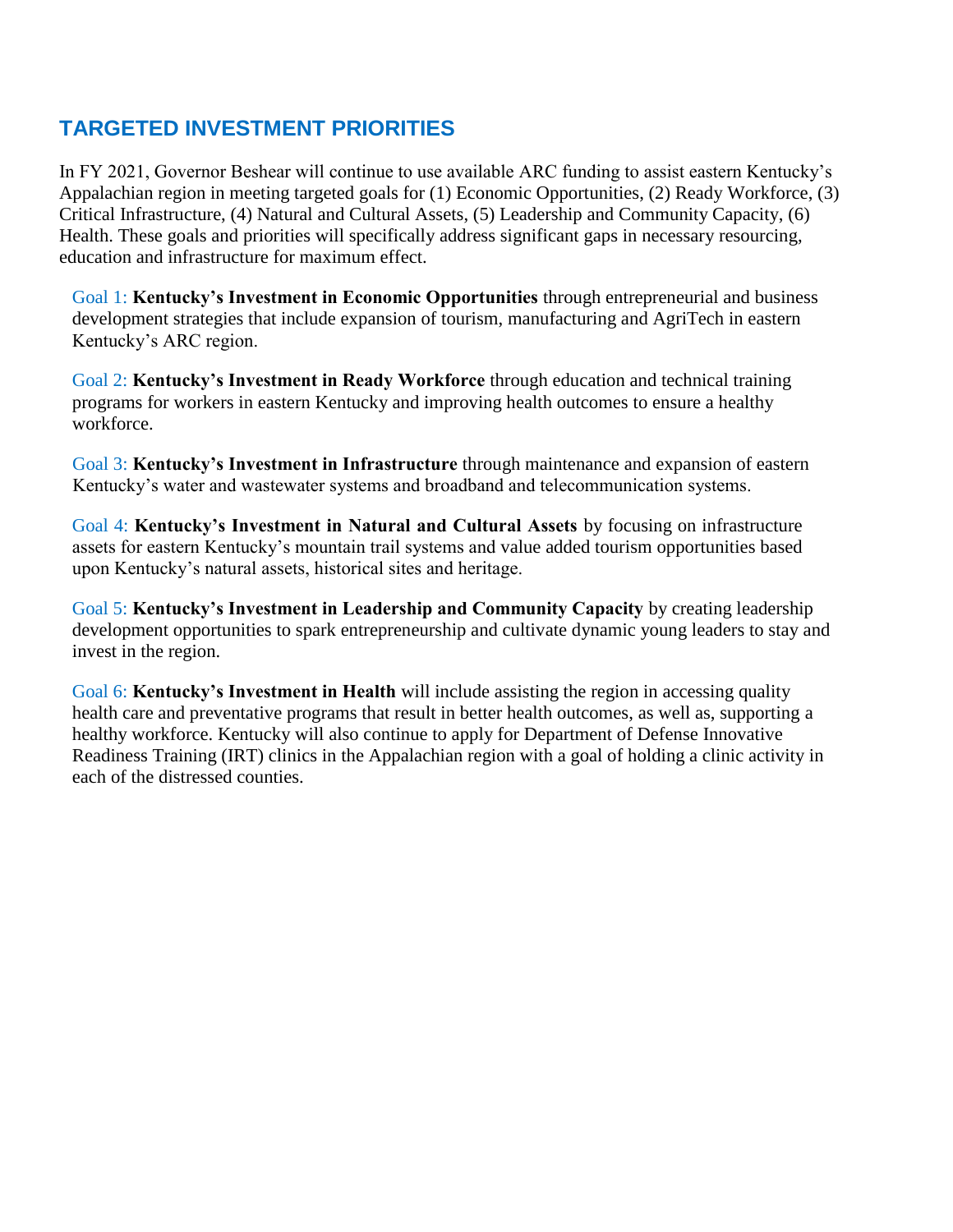## **STRATEGIES FOR DISTRESSED COUNTIES**

With 38 of 54 ARC counties designated as distressed, Kentucky has more distressed counties and communities than any other Appalachian state. These counties have persistent, long-term challenges that have resulted in extraordinary levels of economic and social distress. Governor Beshear's goal for Kentucky's ARC program funding is to invest in projects that will increase the quality of life for Kentucky families and lead to better, more stable economic outcomes.

Kentucky's strategy for reducing the number of distressed counties is as follows:

#### **1. STRATEGIES FOR ECONOMIC OPPORTUNITY**

Kentucky's unique advantages, like low cost of living, abundant natural resources and strategic location make it a prime candidate to be leaders in two industries: AgriTech and adventure tourism.

#### AgriTech

Governor Beshear plans to expand Kentucky's AgriTech industry, which will create a forward-thinking economy, good jobs and improve nutrition and health outcomes for Kentuckians, while saving natural resources. Kentucky's central geographic location provides a huge advantage in AgriTech: produce can reach 70% of Americans in a day's drive. That means fresher food and far less food waste as grocers benefit from the extended shelf life. Growing fruits and vegetables closer to where people eat them also helps prevent the frustrating supply issues that COVID-19 continues to reveal, caused by America's increasing reliance on agricultural imports.

Governor Beshear has made AgriTech a top priority in eastern Kentucky. Using ARC funds to expand AgriTech in the region, could make eastern Kentucky a leader in the industry, bringing economic opportunity for years to come.

#### Adventure Tourism

Recognizing Kentucky's strong tourism industry, Governor Beshear plans to use ARC funding to expand economic opportunities through adventure tourism, which is already succeeding, from zip lining and rock climbing in Red River Gorge, to hiking and riding experiences in Kentucky's Trail Towns.

Focusing on new expanding an already profitable industry will provide greater opportunity and investment in our Appalachian communities.

Following through on this commitment, Governor Beshear approved a project in Breathitt County to expand the South Fork Elk View Campground. Beyond offering campsites, a playground and hiking trails, the park will eventually serve as the trailhead for the South Fork corridor of the Kentucky Mountain Trail Authority's planned network of recreational trails in the region. With adventure tourism projects, like this one, ARC funds will continue to make tourism a leading industry in Kentucky.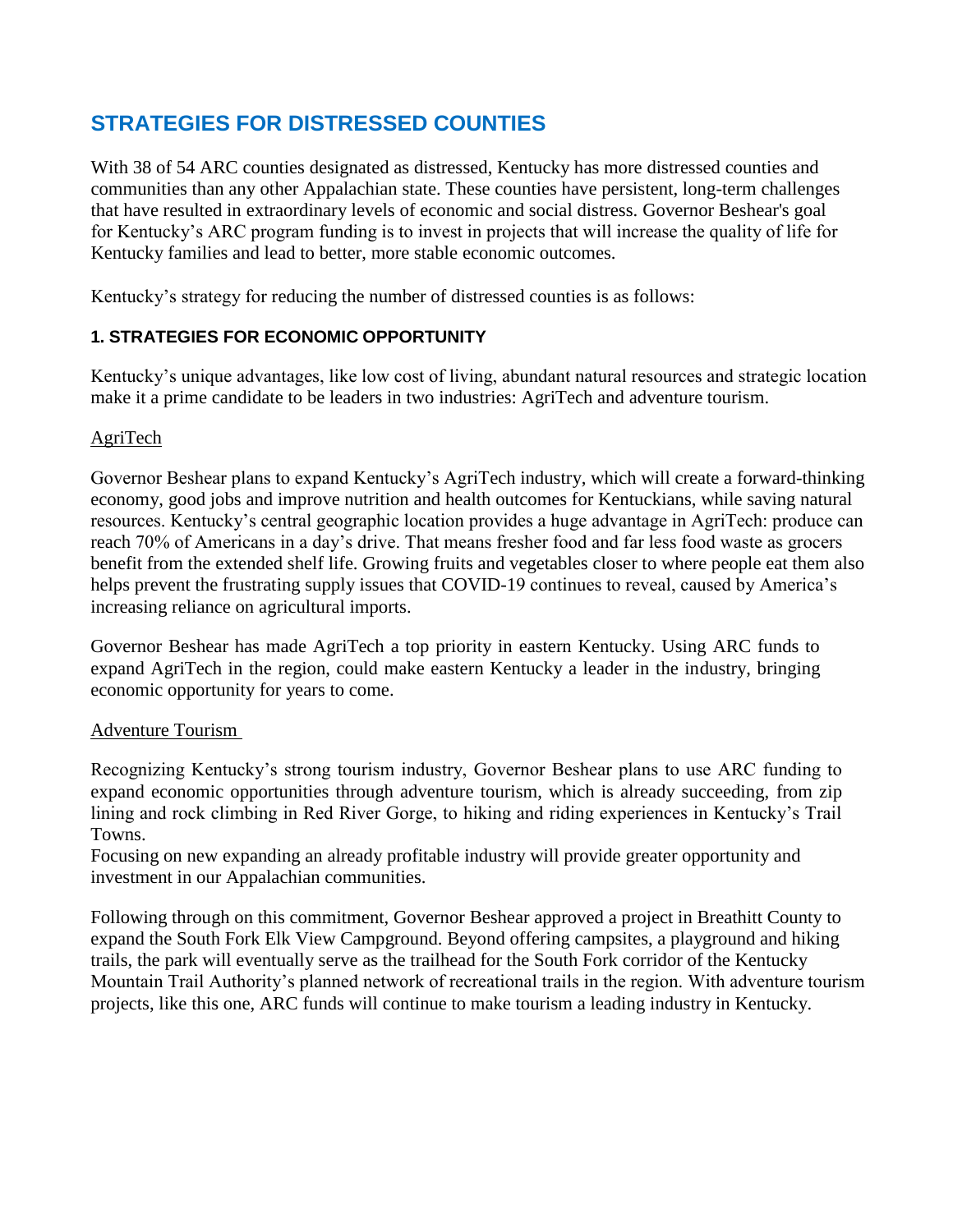#### **2. WORKFORCE READINESS & EDUCATION**

Governor Beshear will continue to use ARC funding to support initiatives in workforce readiness and education for ARC *distressed* counties. Kentucky has established programs in eastern Kentucky to retrain displaced coal miners for new careers in advanced manufacturing and tech related fields. The Governor will continue to support funding for programs that will assist these highly skilled workers to find permanent placement in growing industries. The ARC program staff in Kentucky will continue to promote these workshops with local stakeholders to ensure a ready and stable workforce.

Governor Beshear believes education is key to a productive and well trained workforce. Kentucky's Universities, Colleges, and Community and Technical College System that serve the Appalachian region are providing coursework and training in a variety of highly desirable fields. He will invest ARC funding to support education throughout eastern Kentucky that will lead to strong economic outcomes. ARC funding previously afforded the opportunity for Perry County residents to obtain a nursing certification and college degree from the Galen College of Nursing. Following graduation, participants were able to continue their education and seek employment at Appalachian Regional Hospital (ARH). By continuing investment in education of our citizens, we can ensure a ready workforce and better economic outcomes for Kentuckians.

## **3. LOCAL ECONOMIC & BUSINESS DEVELOPMENT**

The Governor is committed to creating a vibrant and hospitable small business environment throughout the ARC region. This includes workshops and programs designed to increase entrepreneurial activities and business development in the region.

To follow through with this goal, Kentucky is currently considering an ARC project by the Southeast Kentucky Economic Development Corporation (SKED) to hold workshops in digital marketing, media promotion and entrepreneurship in six eastern Kentucky communities. Upon approval, this project would provide trainings on branding, website design and upkeep, promotional materials, photography, writing and more. With an increasing presence of online commerce, offering local communities and businesses these trainings will make them more competitive in an increasingly online marketplace.

## **4. INFRASTRUCTURE**

Governor Beshear will continue to use program funding that supports projects and provisions for infrastructure. This includes a priority on water and wastewater utilities that are underperforming or not servicing areas of the population in *distressed* and at*-risk counties*. Water is vital to area residents while providing necessary support for ongoing business operations and expansion.

For example, Hart County used ARC funds to expand their wastewater pre-treatment facility, which is a major resource for their thriving food and beverage industry. Upon completion, the project will increase treatment capacity, will create 72 good-paying jobs and will attract an additional \$50 million to the area.

Due to economic and topographical barriers, eastern Kentucky continues to have limited broadband and telecommunications network access. Past efforts to expand fiber optic networks and broadband access have failed because of cost overruns and difficult construction. Governor Beshear hopes to revive broadband projects to better connect Kentucky's *distressed* counties.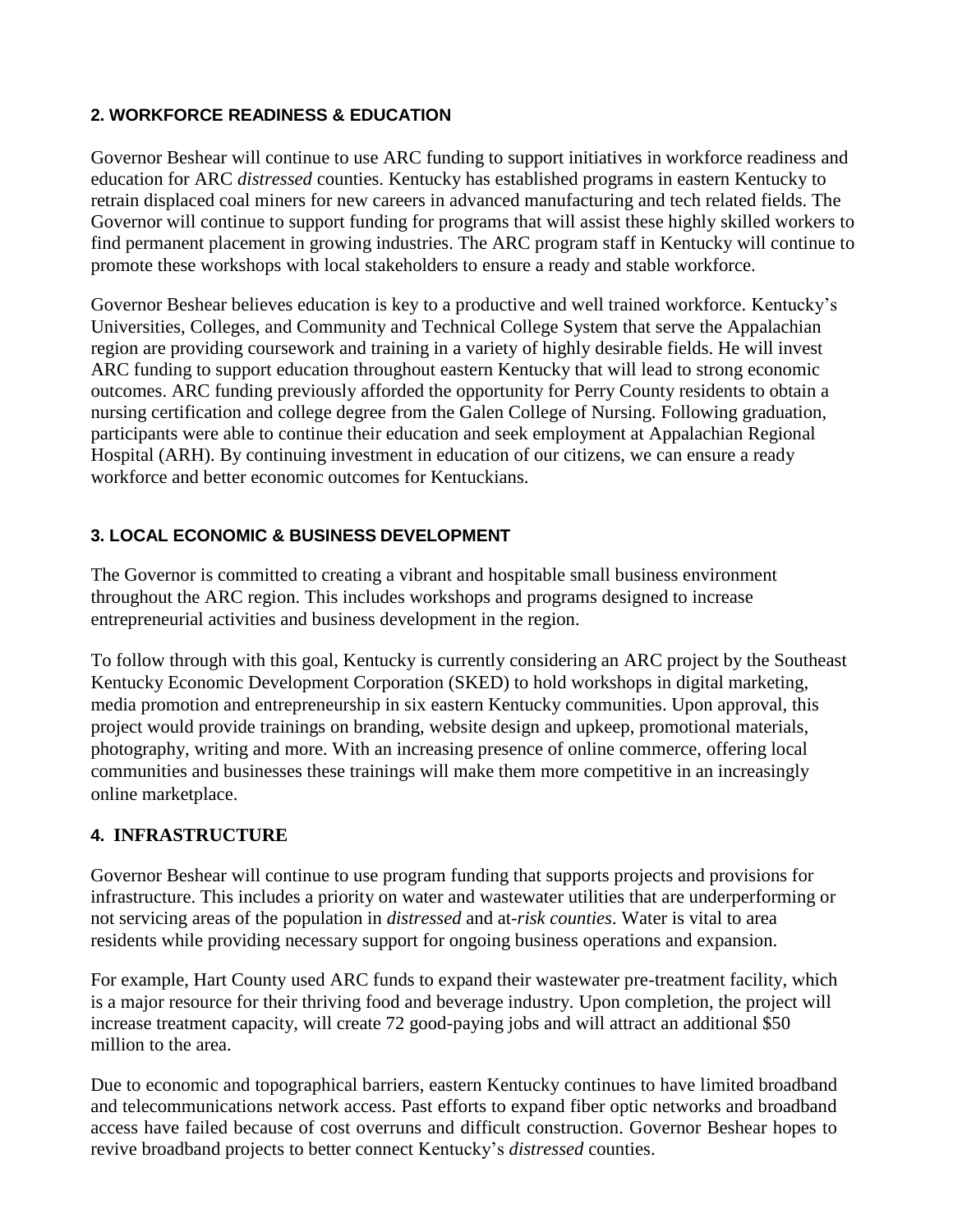#### **5. HEALTH AND PUBLIC SAFETY**

Studies show that Appalachian Kentucky has markedly worse health outcomes than non-Appalachian Kentucky. For instance, Appalachian Kentuckians are more likely to suffer from heart disease, COPD, cancer diabetes and dental caries than non-Appalachian Kentuckians. Eliminating the health outcome gap is essential to improve *distressed* counties and the lives of Kentuckians.

Kentucky's opioid epidemic is also a barrier in developing a healthy, ready workforce. The Governor will continue to seek program funding to assist area recovery and addiction counseling centers to address this growing public health crisis.

Governor Beshear will also seek program funding for Department of Defense Innovative Readiness Training (IRT) to improve health outcomes. In 2019, ARC funds provided vital heath care to Kentuckians in Clay, Johnson, Knox and Leslie counties. This program provided critical medical services to 1,800 patients totaling more than \$1.1 million in medical, dental and vision care. Efforts to host additional IRT missions are already underway. Kentucky has recently completed and submitted an application for the 2021 IRT program.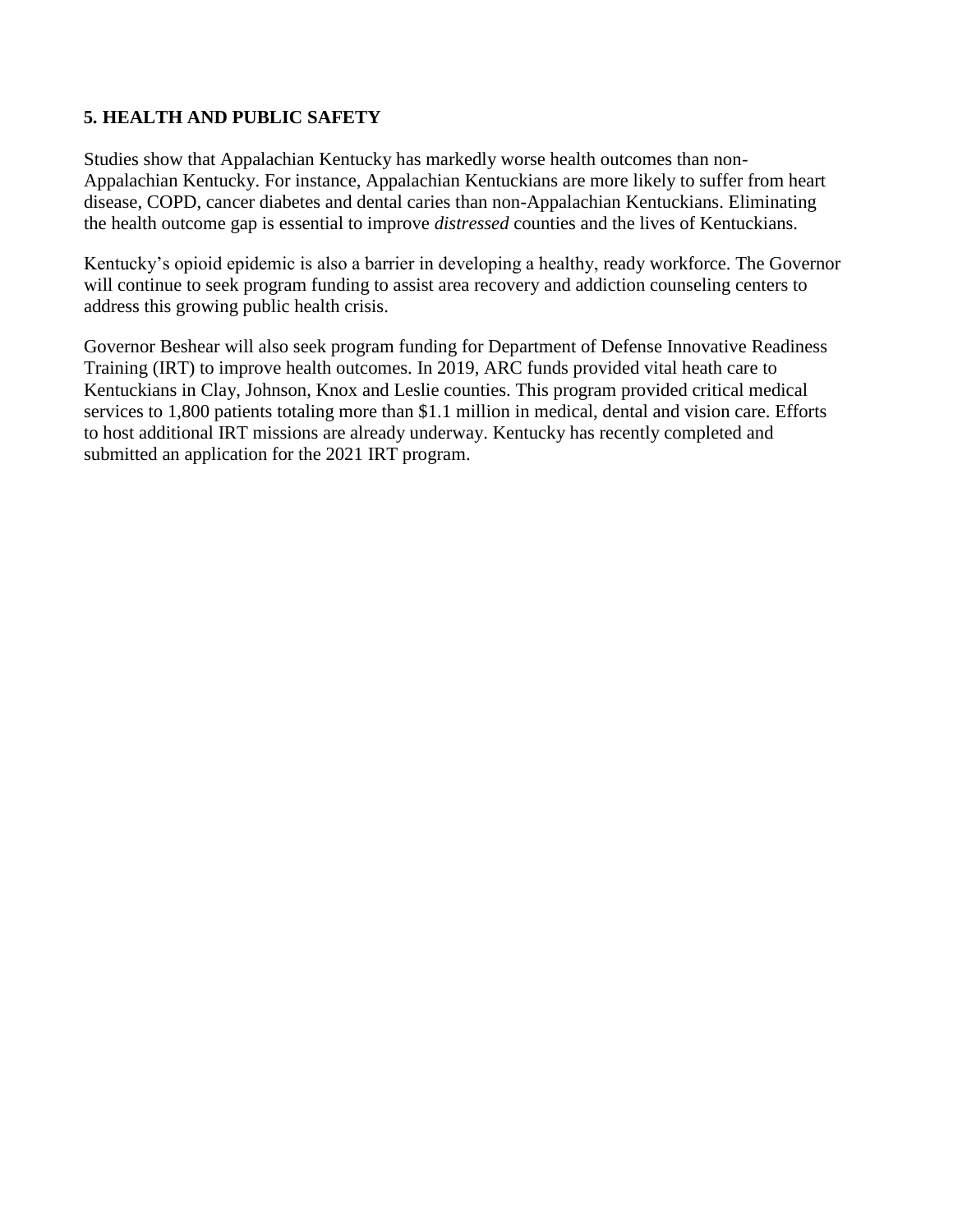# **KENTUCKY ARC OPERATING POLICIES**

Kentucky utilizes the following system for evaluation and selection of projects for ARC funding assistance:

#### **Pre-Application, Training and Evaluation**

Pre-applications may be solicited by the Kentucky Department for Local Government from county judge-executives, mayors, ADD directors, non-profits and other local agencies, including other elected officials serving in counties or cities. Local agency staff may communicate this solicitation to area programs and non-profits within the region.

Prior to the pre-application deadline, efforts will be made to raise applicant awareness and provide all necessary information to local agencies and staff. These efforts may include conference calls, trainings, workshops, webinars and other communications. This information will better prepare counties and cities in understanding the ARC application process. All pre-applications are screened initially by the ARC Program Manager and staff to determine if they are eligible for funding consideration. This screening process determines the following: (1) application completeness, accuracy and project feasibility, (2) eligibility under the ARC Code and Guidelines and (3) Project consistency with ARC strategic goals and state strategies.

Pre-applications determined to be complete, eligible and feasible are then evaluated and prioritized by an evaluation committee consisting of the following: (1) State ARC Alternate, Committee Chair, (2) DLG Office of State and Federal Grants Executive Director and (3) ARC Program Manager.

## **ARC Funding Project Prioritization**

- Degree of Need Projects that address a severe and immediate problem, such as imminent health threat or loss of jobs or that capitalize on job creation will be given higher priority than those that do not.
- **Project Scope and Cost Effectiveness** The number of beneficiaries to be served by the project and the cost per person or household served will be considered in funding level determination.
- **-** Degree of Distress Projects that benefit communities in ARC designated *distressed* counties will be given priority consideration in the evaluation process.
- Degree of Non-ARC Funding Commitment Projects are evaluated individually as to the degree of non-ARC funding commitments and those projects that contain commitments of other federal and/or state/local funds that reduce the ARC share below the maximum level will receive higher prioritization than those that do not.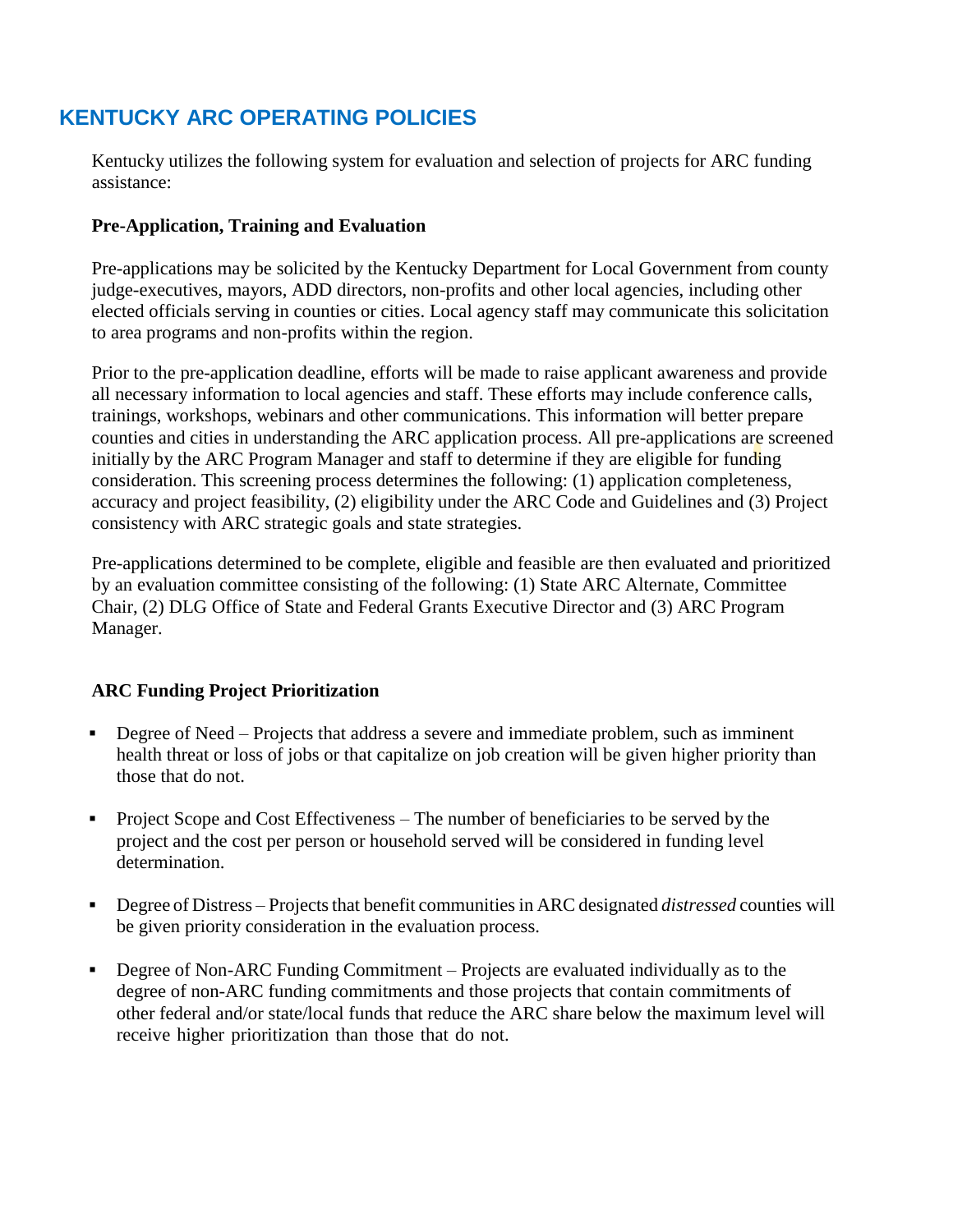Project Readiness – The degree of readiness of a project for implementation if funded (i.e., other funding sources committed, firm cost figures, preliminary or detailed engineering completed, and administrative/organizational responsibilities defined) will be considered in project prioritization.

Prioritization recommendations will be completed for two levels. Priority I projects are those that rank highest in the prioritization process and appear to have non-ARC funding committed. Priority II projects are those that rank high enough in funding priority, but lack complete non-ARC funding commitments or complete project readiness. Priority II projects could be elevated to Priority I if other funds are committed and other Priority I projects are not approved.

# **GENERAL FUNDING TIMELINE**

- **Pre-Application Packet published online in August of 2020.**
- Pre-Applications due on October 30, 2020.
- Selected applicants will be invited to submit full applications.
- Governor's Distressed County Project Recommendations will be submitted to ARC by August 30, 2021.

Applications demonstrating correction of a significant threat to life, health or public infrastructure; or applications supporting the creation of jobs or the improvements of the economic condition may be accepted and submitted at the discretion of the Governor's Alternate in consultation with the federal co-chair.